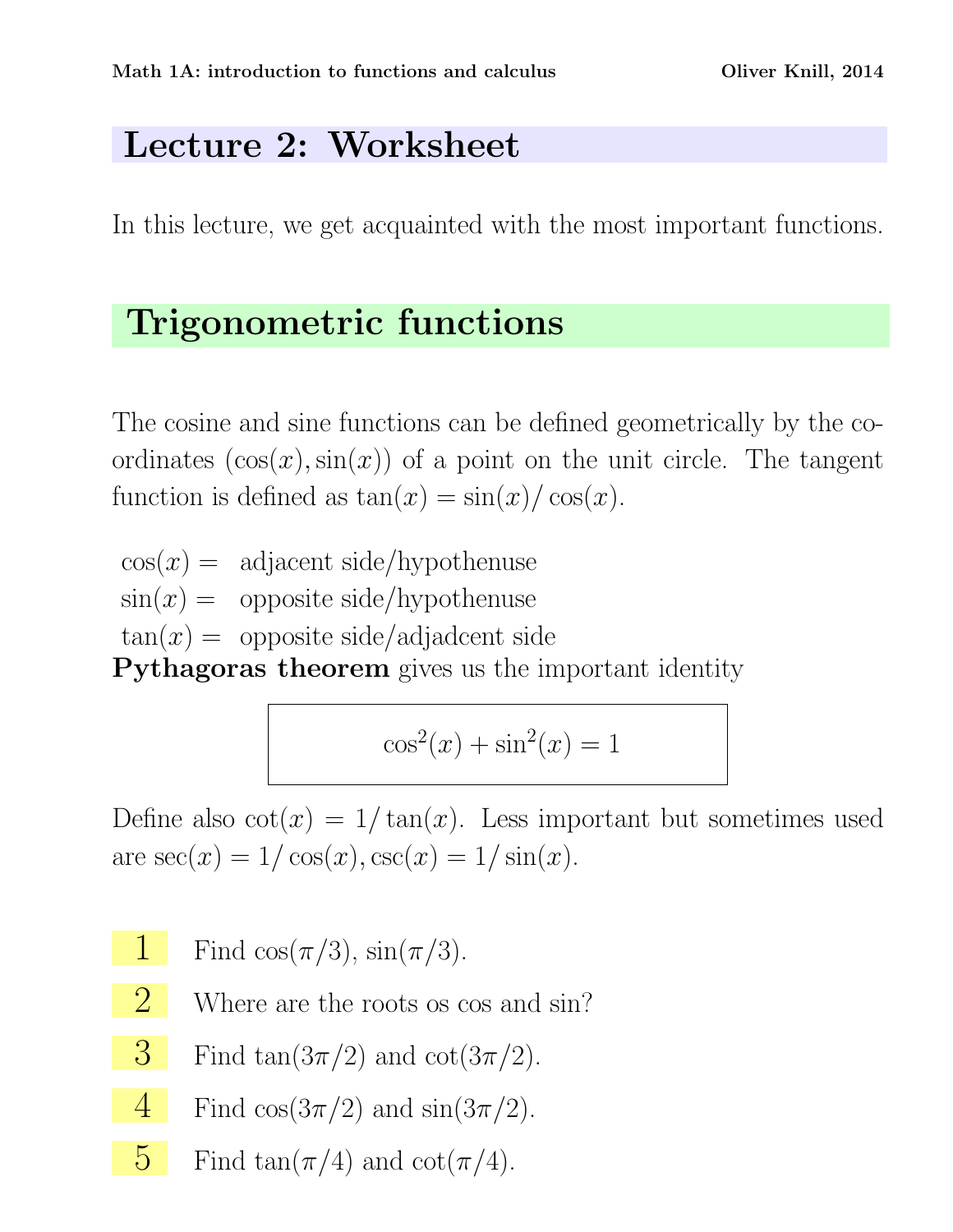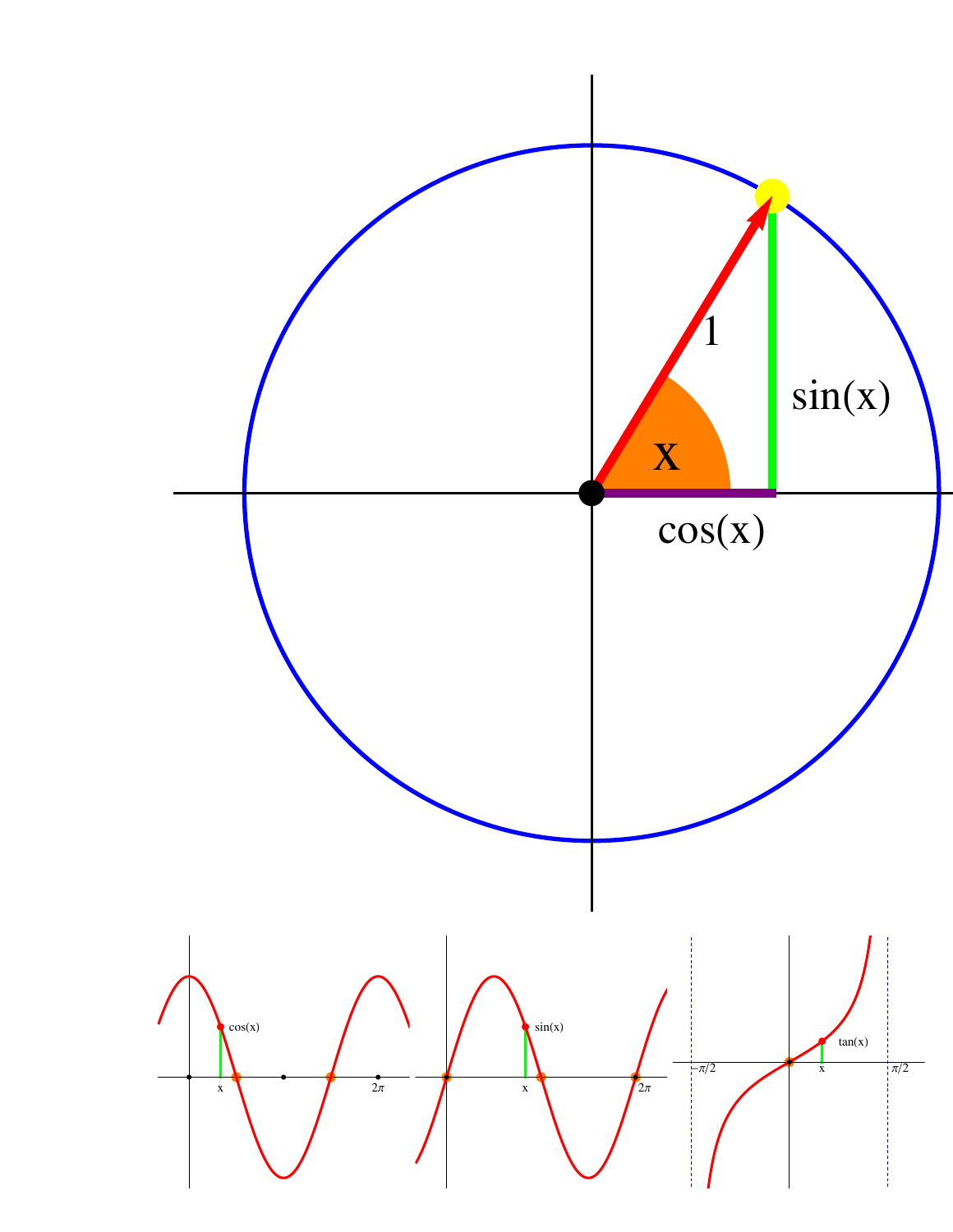## The exponential function

The function  $f(x) = 2^x$  is first defined for positive integers like  $2^{10} = 1024$ , then for all integers with  $f(0) = 1, f(-n) = 1/f(n)$ . Using roots, it can be defined for rational numbers like  $2^{3/2} = 8^{1/2}$  =  $\overline{8} = 2.828...$  Since the function  $2^x$  is monotonone on the set of rationals, we can fill the gaps and define  $f(x)$  for any real x. By taking square roots again and again for example, we see  $2^{1/2}, 2^{1/4}, 2^{1/8}, \dots$  we approach  $2^0 = 1$ .



There is nothing special about 2 and we can take any positive base  $a$ and define the exponential  $a^x$ . It satisfies  $a^0 = 1$  and the remarkable rule: